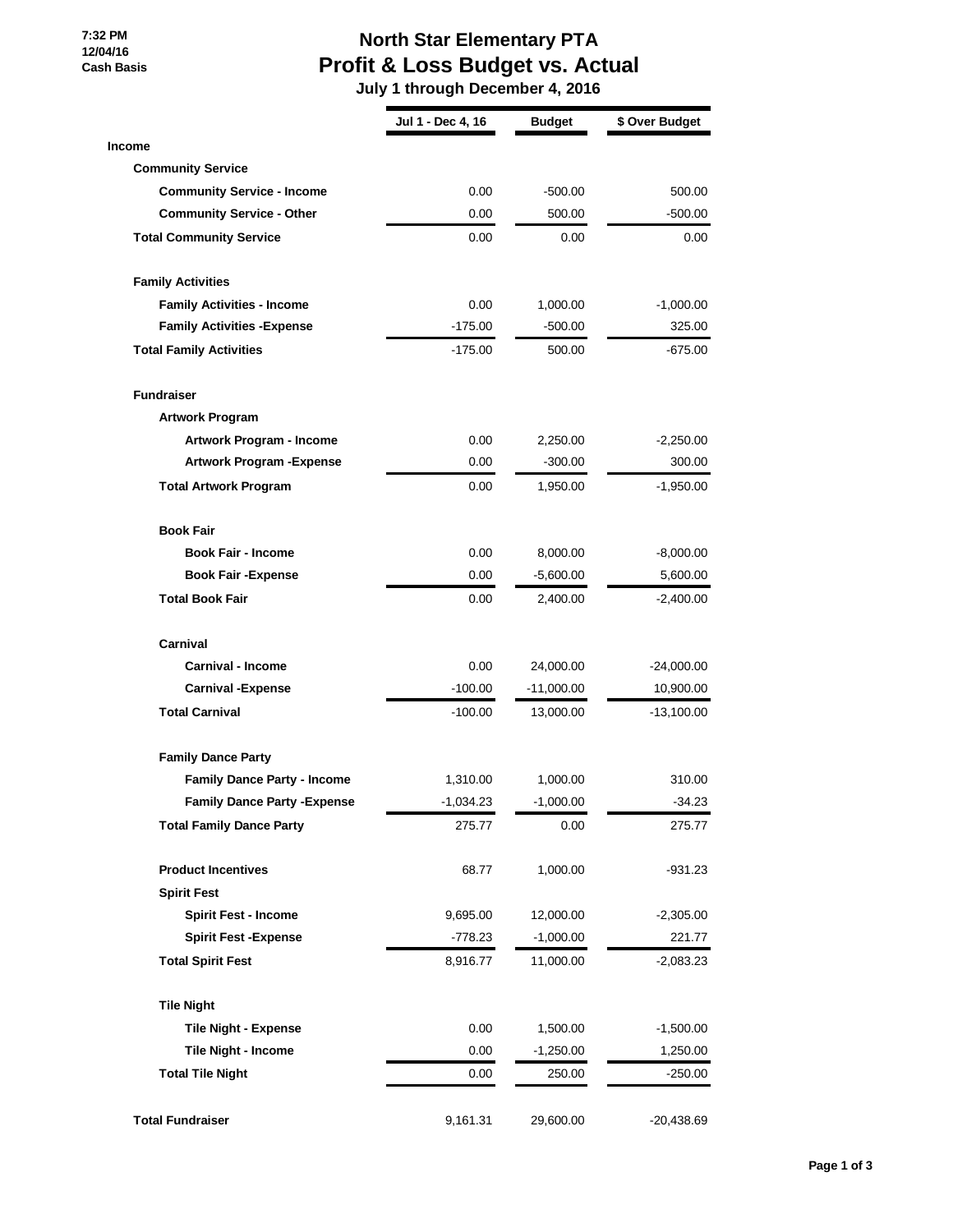#### **7:32 PM 12/04/16 Cash Basis**

## **North Star Elementary PTA Profit & Loss Budget vs. Actual**

 **July 1 through December 4, 2016**

|                                     | Jul 1 - Dec 4, 16 | <b>Budget</b> | \$ Over Budget |
|-------------------------------------|-------------------|---------------|----------------|
| Interest Income                     | 10.70             | 10.00         | 0.70           |
| Membership                          |                   |               |                |
| <b>Membership - Income</b>          | 2,595.00          | 2,500.00      | 95.00          |
| <b>Membership - Expense</b>         | $-1,300.50$       | $-1,300.00$   | $-0.50$        |
| <b>Total Membership</b>             | 1,294.50          | 1,200.00      | 94.50          |
| <b>Spirit Wear</b>                  |                   |               |                |
| <b>Spirit Wear - Income</b>         | 5,217.30          | 5,750.00      | $-532.70$      |
| <b>Spirit Wear - Expense</b>        | $-2,991.60$       | $-4,600.00$   | 1,608.40       |
| <b>Total Spirit Wear</b>            | 2,225.70          | 1,150.00      | 1,075.70       |
| <b>Staff Appreciation</b>           |                   |               |                |
| <b>Staff Appreciation - Income</b>  | 1,014.60          | 750.00        | 264.60         |
| <b>Staff Appreciation - Expense</b> | -586.94           | $-2,250.00$   | 1,663.06       |
| <b>Total Staff Appreciation</b>     | 427.66            | -1,500.00     | 1,927.66       |
| Yearbook                            |                   |               |                |
| Yearbook - Income                   | 0.00              | 8,500.00      | $-8,500.00$    |
| <b>Yearbook - Expense</b>           | 0.00              | $-7,000.00$   | 7,000.00       |
| <b>Total Yearbook</b>               | 0.00              | 1,500.00      | $-1,500.00$    |
| <b>Total Income</b>                 | 12,944.87         | 32,460.00     | -19,515.13     |
| <b>Expense</b>                      |                   |               |                |
| <b>Academic Competition</b>         |                   |               |                |
| <b>Math Olympiad</b>                | 149.00            | 109.00        | 40.00          |
| <b>National Geography Bee</b>       | 100.00            | 125.00        | $-25.00$       |
| <b>Science Olympiad</b>             | 25.00             | 25.00         | 0.00           |
| <b>Spelling Bee</b>                 | 145.00            | 170.00        | $-25.00$       |
| <b>Total Academic Competition</b>   | 419.00            | 429.00        | $-10.00$       |
| <b>Charitable Assistance</b>        | 136.50            | 500.00        | $-363.50$      |
| <b>Copy/Printing</b>                | 119.85            | 500.00        | $-380.15$      |
| Family Fun 5k                       | 0.00              | 50.00         | -50.00         |
| <b>Field Day</b>                    | 0.00              | 250.00        | $-250.00$      |
| <b>Fifth Grade Activities</b>       | 0.00              | 1,200.00      | $-1,200.00$    |
| <b>Garden Committee</b>             | 254.08            | 500.00        | $-245.92$      |
| <b>Health and Wellness</b>          | 0.00              | 200.00        | -200.00        |
| <b>Instructional Support</b>        | 876.73            | 2,250.00      | $-1,373.27$    |
| Insurance                           | 215.00            | 215.00        | 0.00           |
| <b>Monthly Spirit Day</b>           | 10.23             | 100.00        | $-89.77$       |
| <b>Outdoor classroom</b>            | 0.00              | 2,500.00      | $-2,500.00$    |
| <b>Post Office</b>                  | 0.00              | 100.00        | $-100.00$      |